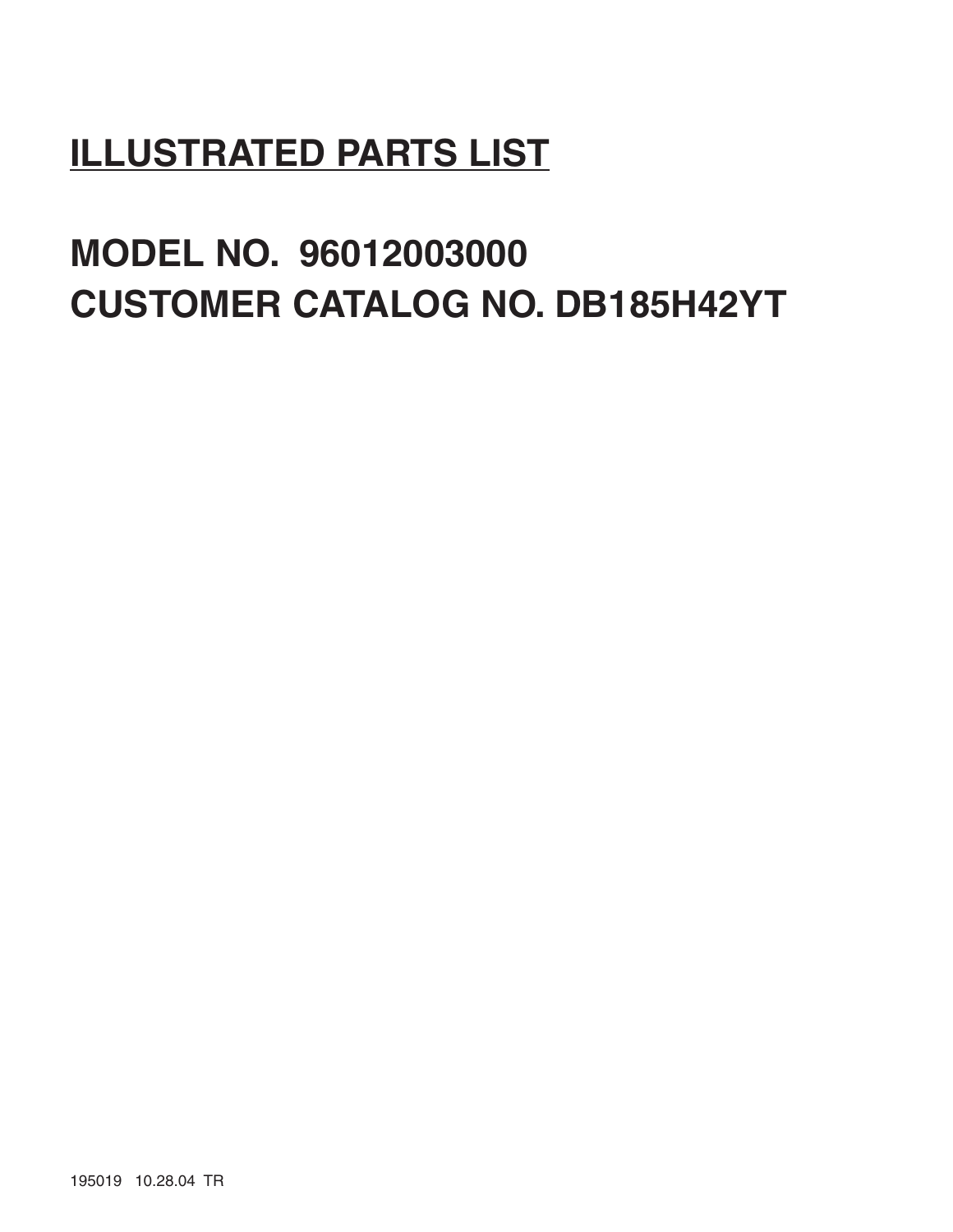**DECALS** 



| n.             | <u>гапі</u> |                                |
|----------------|-------------|--------------------------------|
| NO.            | NO.         | <b>DESCRIPTION</b>             |
|                | 193939      | Decal Oper                     |
| 2              | 186503      | Decal Dash                     |
| 3              | 176273      | Decal Hood LH                  |
| $\overline{4}$ | 189289      | Decal Side Panel Logo          |
| 5              | 189288      | Decal Eng. HP                  |
| 6              | 170563      | Decal Warning, Keep Hand Away  |
| 7              | 194984      | <b>Decal Replacement Parts</b> |
| 8              | 179128      | Decal Deck "B" 42"             |
| 9              | 172740      | Decal Fender Logo              |
| 10             | 157140      | Decal Fender Danger E/F        |
| 11             | 172743      | Decal Ins Strg Whl             |
|                |             |                                |

| <b>WHEELS AND TIRES</b> |  |  |  |
|-------------------------|--|--|--|



| 12                  | 173587     | Decal Fend Reflector Rh     |
|---------------------|------------|-----------------------------|
| 13                  | 173589     | Decal Fend Reflector Lh     |
| 14                  | 160396     | Decal V-Belt Schematic      |
| 16                  | 176272     | Decal Hood Rh               |
| 20                  | 145005     | Decal Bat Dan/Psn           |
| $\omega_{\rm{eff}}$ | 166960     | Decal By Pass Lt Hydro      |
|                     | 184310X428 | Pad Footrest LH             |
|                     | 184311X428 | Pad Footrest RH             |
| $\sim$              | 195018     | Manual Operator's E&F       |
|                     | 195019     | <b>Manual Parts E&amp;F</b> |
|                     |            |                             |
|                     |            |                             |

**DESCRIPTION** 

| KEY<br>NO. | <b>PART</b><br>NO. | <b>DESCRIPTION</b>                 |
|------------|--------------------|------------------------------------|
|            | 59192              | Cap Valve Tire                     |
| 2          | 65139              | <b>Stem Valve</b>                  |
| 3          | 106222X            | Tire $FT 15 \times 60 - 6$ Service |
| 4          | 59904              | Tube Front (Service Item Only)     |
| 5          | 106732X421         | Rim Asm 6" front Service           |
| 6          | 278H               | Fitting Grease (Front Wheel Only)  |
|            | 9040H              | Bearing Flange (Front Wheel nly)   |
| 8          | 106108X421         | Rim Asm 8" rear Service            |
| 9          | 138468             | Tire R T 20 x 8-8 Service          |
| 10         | 7152J              | Tube Rear (Service Item Only)      |
| 11         | 104757X421         | Cap Axle Blk 1 50 x 1 00           |
|            | 144334             | Sealant, Tire (10 oz. Tube)        |

**NOTE:** All component dimensions given in U.S. inches 1 inch  $= 25.4$  mm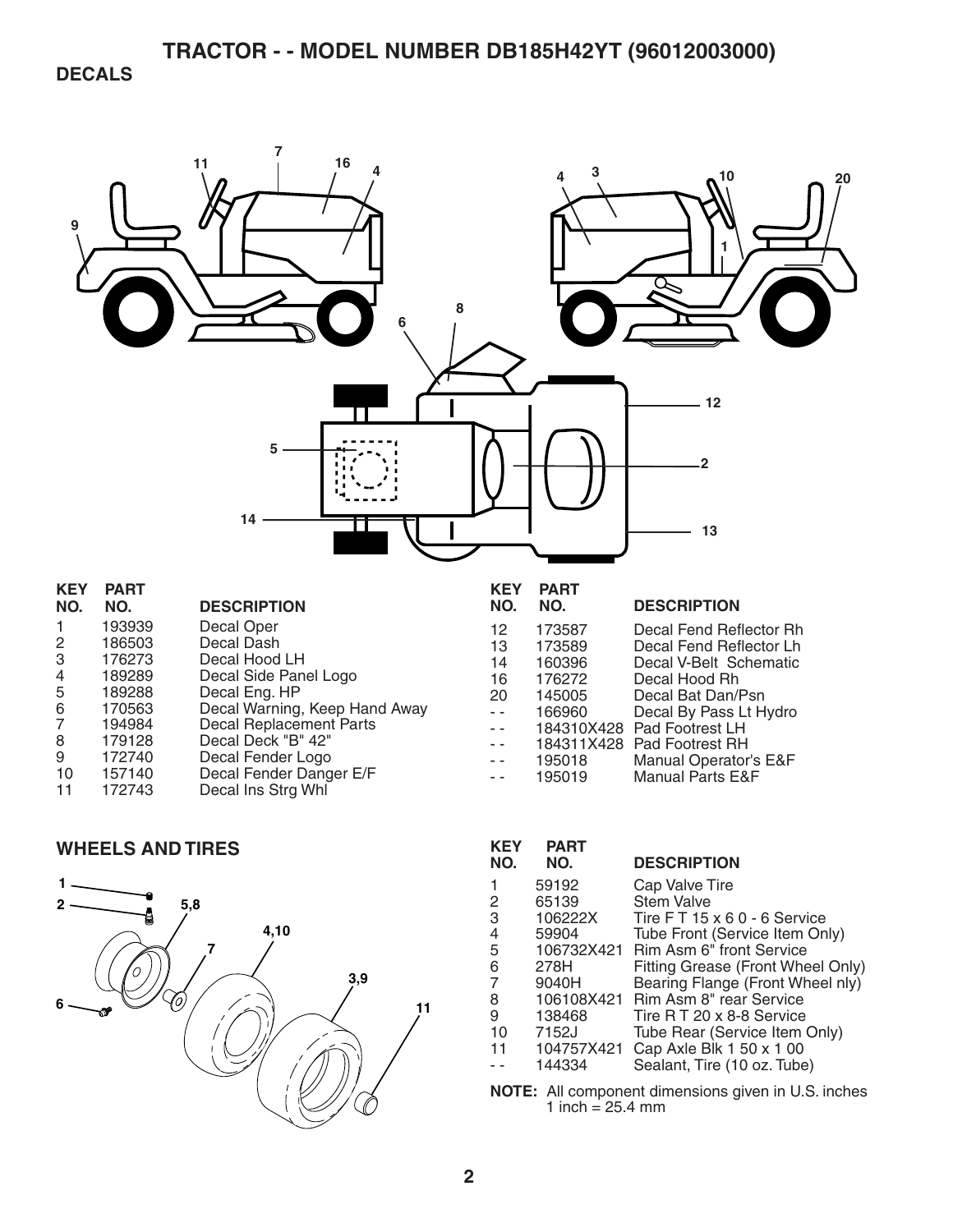**SCHEMATIC** 

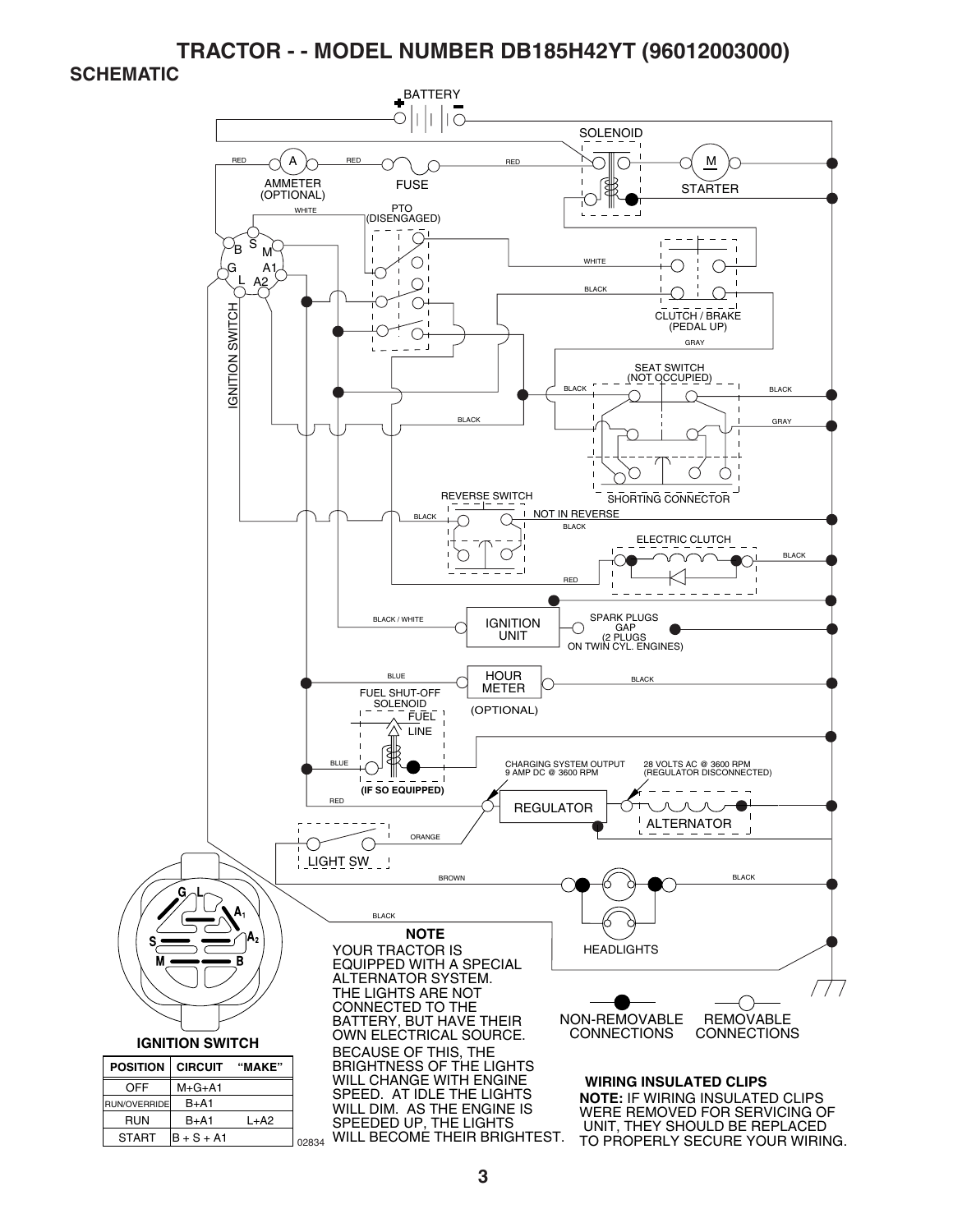**TRACTOR - - MODEL NUMBER DB185H42YT (96012003000) ELECTRICAL** 

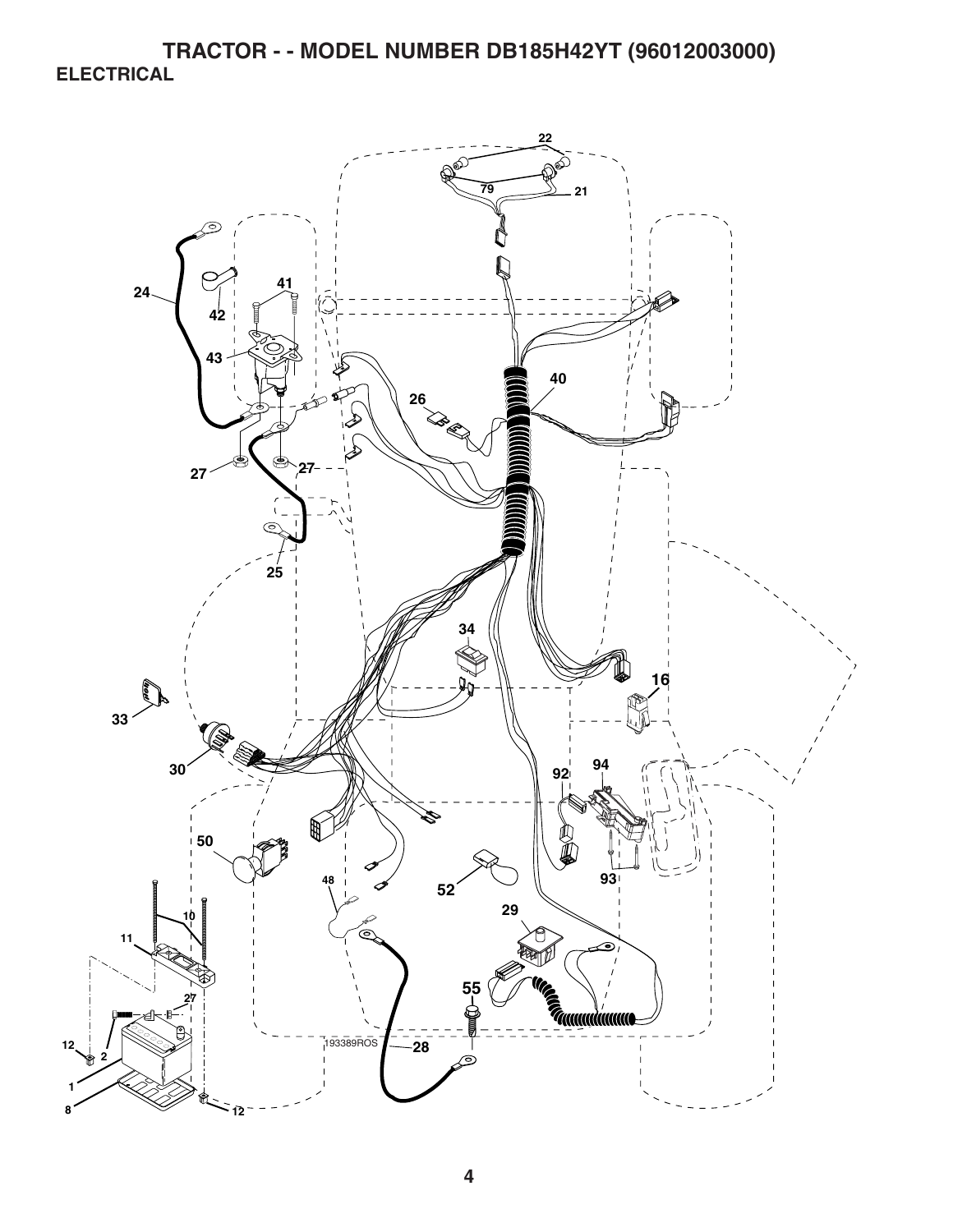| KEY<br>NO.      | <b>PART</b><br>NO. | <b>DESCRIPTION</b>                           |
|-----------------|--------------------|----------------------------------------------|
| 1               | 144927             | Battery                                      |
| 2               | 74760412           | Bolt Hex Hd 1/4-20 unc x 3/4                 |
| 8               | 7603J              | <b>Tray Battery</b>                          |
| 10              | 145211             | Bolt Battery Front 1/4-20 x 7.5              |
| 11              | 150109             | Holddown Battery                             |
| 12 <sub>2</sub> | 145769             | Nut Push Nylon 1/4                           |
| 16              | 176138             | Switch Interlock                             |
| 21              | 175688             | <b>Harness Socket Light</b>                  |
| 22              | 4152J              | Bulb, Light # 1156                           |
| 24              | 8860R              | <b>Cable Battery</b>                         |
| 25 —            | 146148             | Cable Battery 6 Ga. Red w/16 wire            |
| 26              | 175158             | Fuse                                         |
| 27              | 73510400           | Nut Keps Hex 1/4-20 unc                      |
| 28              | 145491             | Cable Ground 21" Blk 6 Ga.                   |
| 29              | 192749             | Switch Seat                                  |
| 30              | 193350             | Switch Ign                                   |
| 33              | 140401             | Key Ign Molded Generic                       |
| 34 —            | 110712X            | Switch Light/Reset                           |
| 40<br>41        | 193389<br>17720408 | Harness Ign<br>Bolt Fin Hex 1/4-20 unc x 1/2 |
| 42              | 131563             | <b>Cover Terminal Red</b>                    |
| 43              | 178861             | Solenoid                                     |
| 48              | 140844             | Adaptor Ameter                               |
| 50              | 174653             | Switch PTO                                   |
| 52              | 141940             | Protection Loop                              |
| 55              | 17490508           | Screw Thdrol 5/16-18 x 1/2                   |
| 79              | 175242             | Socket Asm Bulb Twistlock                    |
| 92              | 193465             | Harness Pigtail Reverse Switch               |
| 93              | 192540             | Screw Plastite 10-14 x 2.0                   |
| 94              | 191834             | Module Revers ROS                            |

**NOTE:** All component dimensions given in U.S. inches 1 inch = 25.4 mm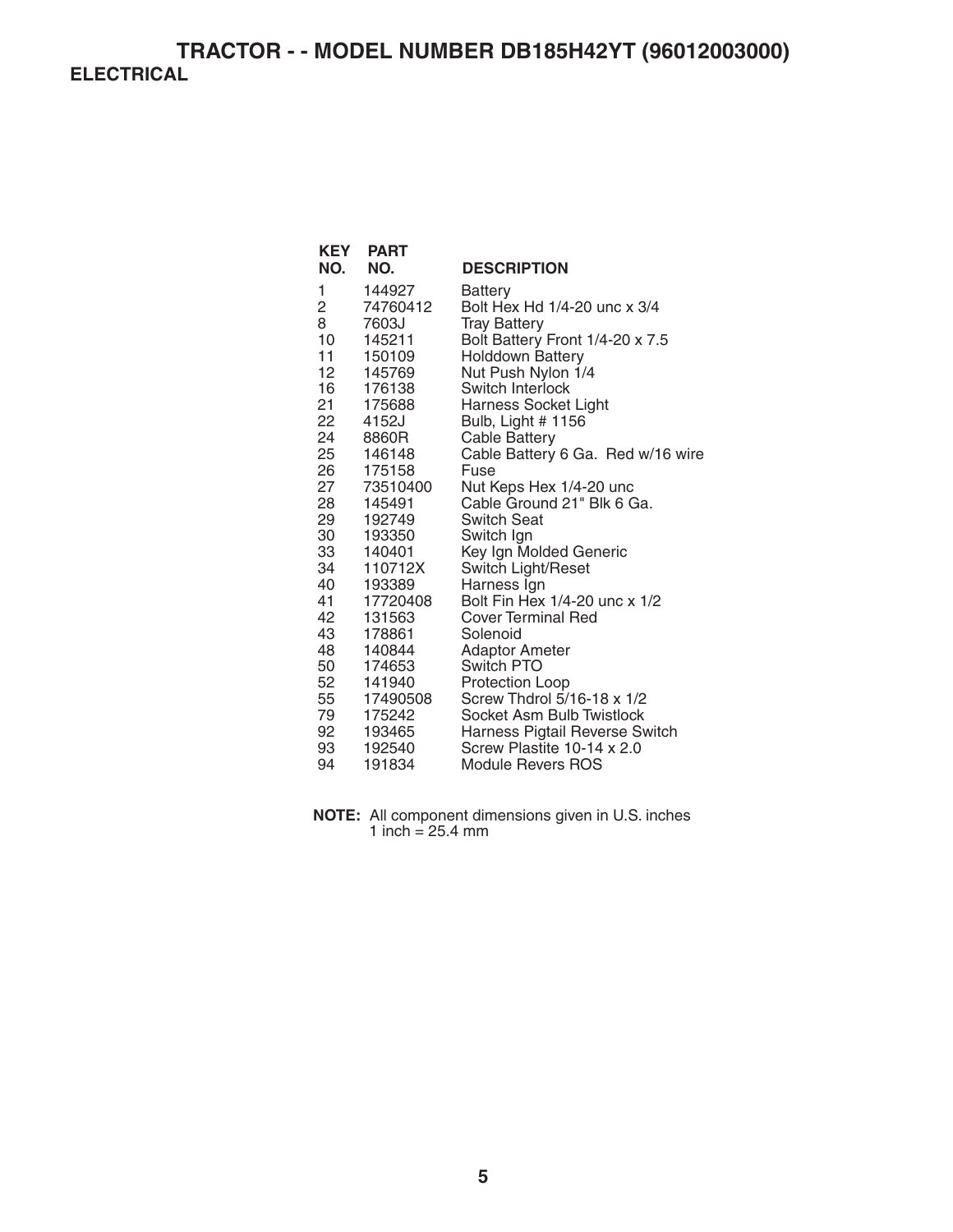**CHASSIS** 

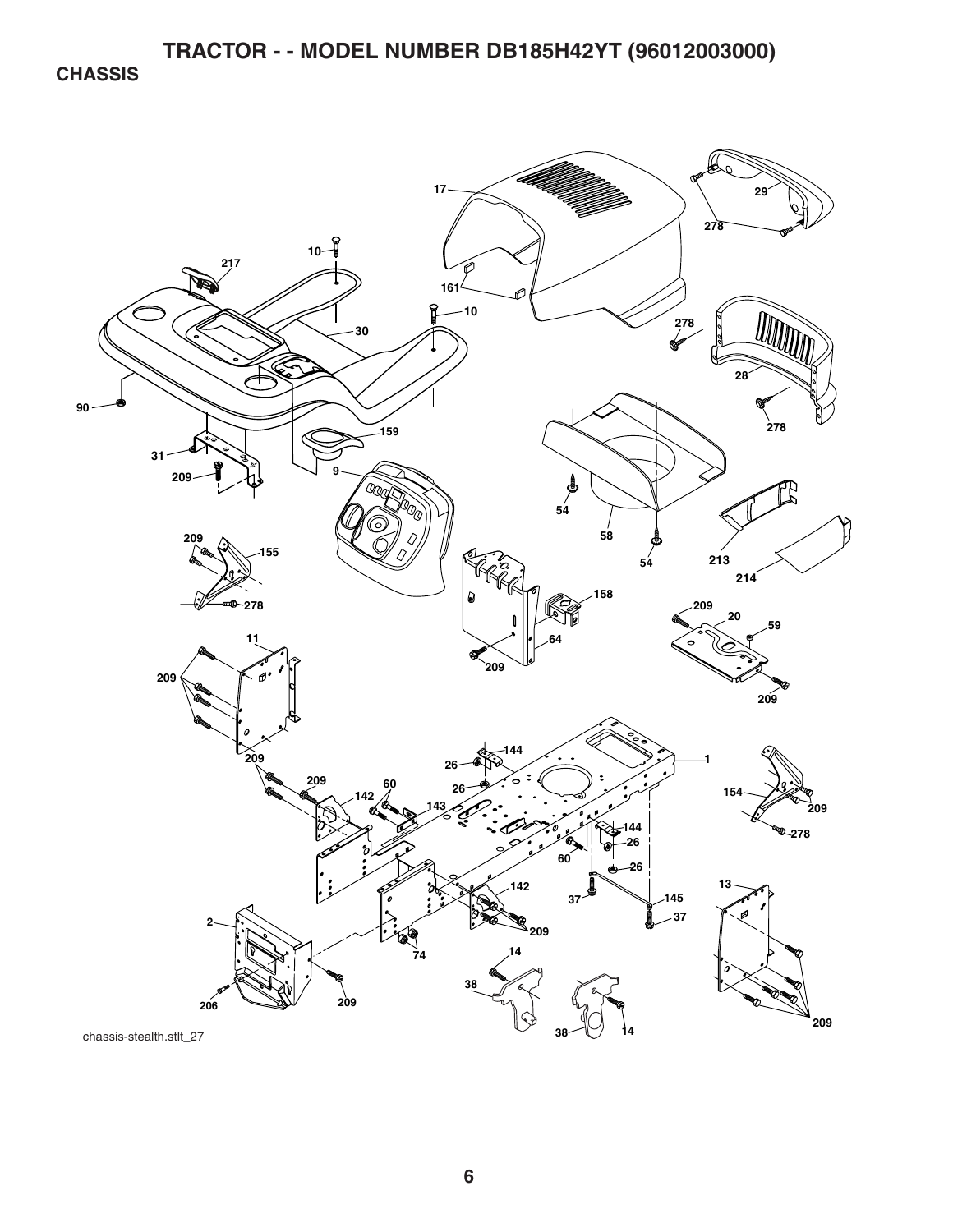**CHASSIS** 

| <b>KEY</b><br>NO.                                                                                                                                                                                                                     | <b>PART</b><br>NO.                                                                                                                                                                                                                                                                                                                                                                  | <b>DESCRIPTION</b>                                                                                                                                                                                                                                                                                                                                                                                                                                                                                                                                                                                                                                                                                                                                                                                                                                                                                                                      |
|---------------------------------------------------------------------------------------------------------------------------------------------------------------------------------------------------------------------------------------|-------------------------------------------------------------------------------------------------------------------------------------------------------------------------------------------------------------------------------------------------------------------------------------------------------------------------------------------------------------------------------------|-----------------------------------------------------------------------------------------------------------------------------------------------------------------------------------------------------------------------------------------------------------------------------------------------------------------------------------------------------------------------------------------------------------------------------------------------------------------------------------------------------------------------------------------------------------------------------------------------------------------------------------------------------------------------------------------------------------------------------------------------------------------------------------------------------------------------------------------------------------------------------------------------------------------------------------------|
| 1<br>2<br>9<br>10<br>11<br>13<br>14<br>17<br>20<br>26<br>28<br>29<br>30<br>31<br>37<br>38<br>54<br>58<br>59<br>60<br>64<br>74<br>90<br>142<br>143<br>144<br>145<br>154<br>155<br>158<br>159<br>161<br>206<br>209<br>213<br>214<br>217 | 174619<br>176554<br>193635X428 Dash<br>72140608<br>167203<br>17490608<br>175260X428 Hood<br>162026<br>73800600<br>175289X428<br>161840<br>139976<br>17490508<br>175710<br>192512<br>175351<br>187495<br>72140606<br>174997<br>73680600<br>124346X<br>175702<br>186689<br>175582<br>156524<br>161897<br>161900<br>162037<br>191120X428<br>164655<br>170165<br>17000612<br>179132X428 | Chassis<br>Drawbar<br>Bolt Carriage 3/8-16 x 1<br>Panel Dash Lh<br>188702X010 Panel Dash Rh<br>Screw Thdrol 3/8-16 x 1/2<br><b>Plate Battery</b><br>Nut Lock Hex W/Ins 3/8-16 unc<br>Grille<br>Lens Bar<br>192395X428 Fender Footrest<br><b>Bracket Fender</b><br>Screw Thdrol 6/16-18 x 1/2 TYT<br><b>Bracket Asm Pivot Mower Rear</b><br>Screw WSHD Hex 10-32 x 5/8<br>Duct Air<br><b>Bushing</b><br>Bolt RDHD Sqnk 3/8-16 unc x 3/4<br>Dash Lower STLT<br>Nut Crownlock 3/8-16 unc<br>Nut Self Thd Wsh - HD 1/4 Zinc<br><b>Plate Reinforcement STLT</b><br><b>Bracket Swaybar Chassis</b><br><b>Bracket Footrest Step-thru</b><br>Rod Pivot Chassis/Hood<br><b>Bracket Dash RH</b><br><b>Bracket Dash LH</b><br><b>Bracket Parking Brake</b><br>Cupholder<br><b>Bumper Hood</b><br>Bolt Shoulder 5/16-18<br>Screw Hexwsh Thdr 3/8-16 x 3/4<br>169848X428 Skirt Grille LH<br>169847X428 Skirt Grille RH<br><b>Console Fuel Window</b> |
| 278                                                                                                                                                                                                                                   | 191611                                                                                                                                                                                                                                                                                                                                                                              | Screw 10 x 3/4 Single Lead-Hex                                                                                                                                                                                                                                                                                                                                                                                                                                                                                                                                                                                                                                                                                                                                                                                                                                                                                                          |

**NOTE:** All component dimensions given in U.S. inches 1 inch  $= 25.4$  mm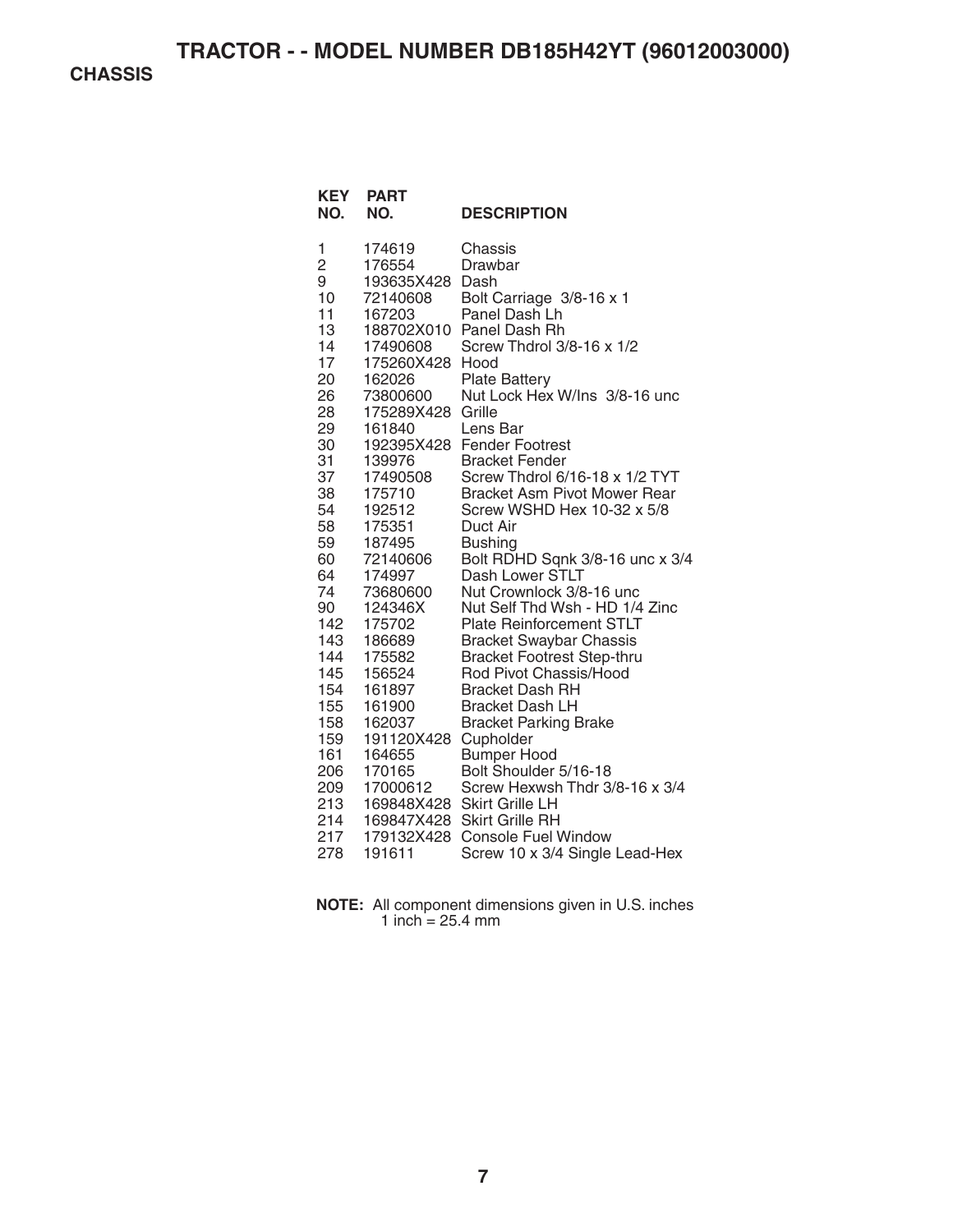**DRIVE** 

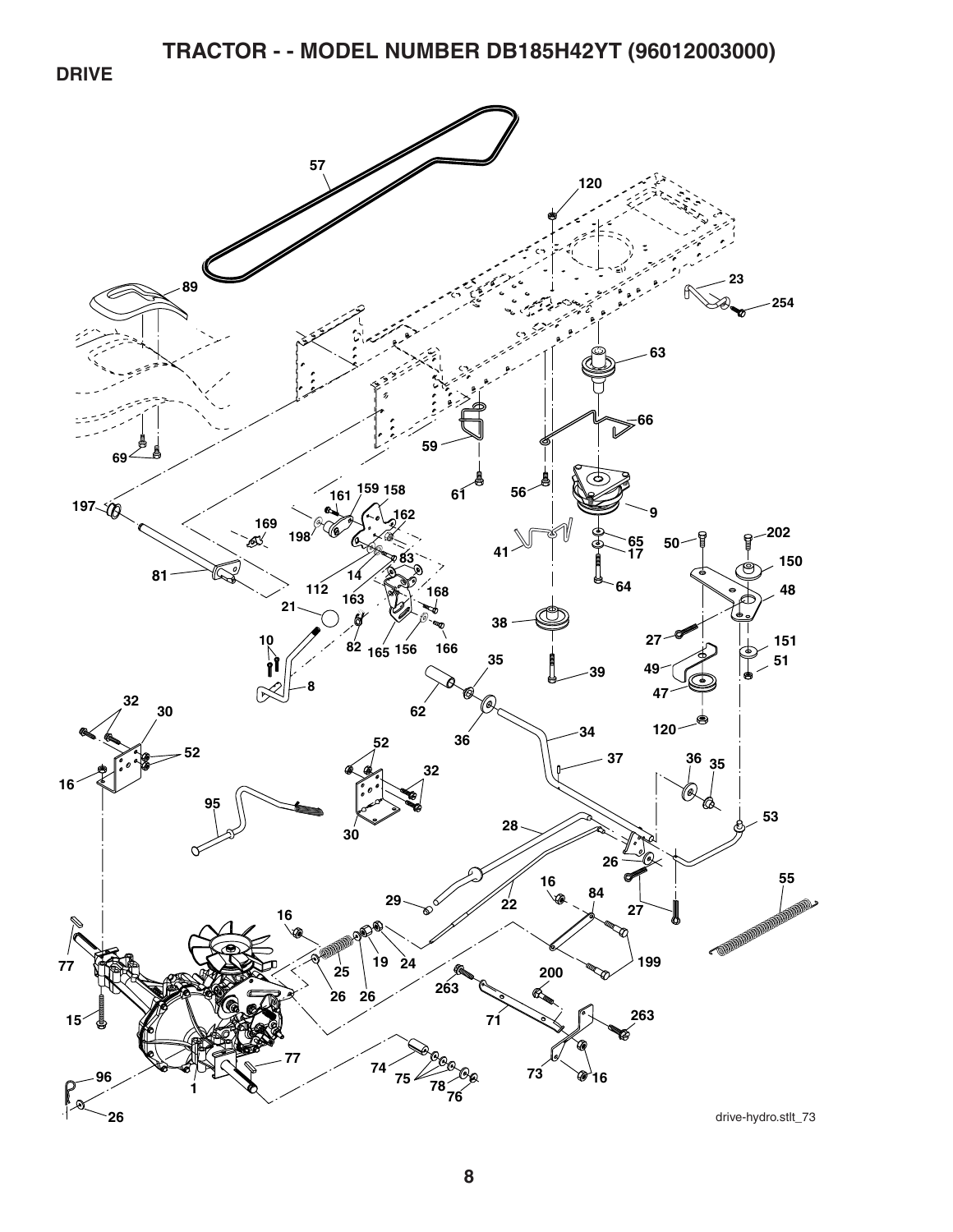#### **DRIVE**

| <b>KEY</b><br>NO.                                                                   | <b>PART</b><br>NO.                                                                                                                                       | <b>DESCRIPTION</b>                                                                                                                                                                                                                                                                                                                                                                              | <b>KEY</b><br>NO.                                                                                  | <b>PART</b><br>NO.                                                                                                                                                    | <b>DESCRIPTION</b>                                                                                                                                                                                                                                                                                                                                                                                                     |
|-------------------------------------------------------------------------------------|----------------------------------------------------------------------------------------------------------------------------------------------------------|-------------------------------------------------------------------------------------------------------------------------------------------------------------------------------------------------------------------------------------------------------------------------------------------------------------------------------------------------------------------------------------------------|----------------------------------------------------------------------------------------------------|-----------------------------------------------------------------------------------------------------------------------------------------------------------------------|------------------------------------------------------------------------------------------------------------------------------------------------------------------------------------------------------------------------------------------------------------------------------------------------------------------------------------------------------------------------------------------------------------------------|
| 1<br>8<br>9<br>10<br>14<br>15<br>16<br>17<br>19<br>21<br>22<br>23<br>24<br>25<br>26 | 192502<br>180505<br>76020416<br>10040400<br>74490544<br>73800500<br>126197X<br>73800600<br>106933<br>169498<br>190736<br>73350600<br>106888X<br>19131316 | Transaxle Hydro Gear 314-0510<br>(Order Parts From Transaxle Manu-<br>facturer)<br><b>Rod Shift</b><br>Clutch Ogura<br>Pin Cotter 1/8 x 1 CAD<br>Washer Lock Hvy Helical<br>Bolt, Hex FLGHD 5/16-18 Gr. 5<br>Nut Lock Hex W/Ins 5/16-18 unc<br>Washer<br>Nut Lock Hex W/Wsh 3/8-16 unc<br>Knob<br>Rod, Brake Hydro<br><b>Bracket Anti Rotation</b><br><b>Nut</b><br>Spring, Brake Rod<br>Washer | 63<br>64<br>65<br>66<br>69<br>71<br>73<br>74<br>75<br>76<br>77<br>78<br>81<br>82<br>83<br>84<br>89 | 174607<br>173937<br>10040700<br>154778<br>142432<br>169183<br>169182<br>137057<br>121749X<br>12000001<br>123583X<br>121748X<br>165596<br>165711<br>19171216<br>169594 | Pulley, Engine<br>Bolt Hex 7/16-20 x 4 x Gr. 5-1.5 Thr<br>Washer<br>Keeper Belt Engine<br>Screw Hex Wsh Hi-Lo 1/4 x 1/2 und<br>Strap Torque Lh Hydro<br>Strap Torque Rh Hydro<br>Spacer, Axle<br>Washer 25/32 x 1-1/4 x 16 Ga.<br>E-Ring<br>Key, Square<br>Washer 25/32 x 1-5/8 x 16 Ga.<br>Shaft Asm. Cross Hydro<br>Spring Torsion T/A<br>Washer 17/32 x 3/4 x 16 Ga.<br>Link Transaxle<br>192387X428 Console, Shift |
| 27                                                                                  | 76020412                                                                                                                                                 | Pin Cotter 1/8 x 3/4 CAD.                                                                                                                                                                                                                                                                                                                                                                       | 95                                                                                                 | 170201                                                                                                                                                                | Control Asm Bypass Hydro                                                                                                                                                                                                                                                                                                                                                                                               |
| 28                                                                                  | 175765                                                                                                                                                   | Rod, Parking Brake                                                                                                                                                                                                                                                                                                                                                                              | 96                                                                                                 | 4497H                                                                                                                                                                 | Retainer Spring 1" Zinc/Cad                                                                                                                                                                                                                                                                                                                                                                                            |
| 29                                                                                  | 71673                                                                                                                                                    | Cap, Parking Brake                                                                                                                                                                                                                                                                                                                                                                              | 112                                                                                                | 19091210                                                                                                                                                              | Washer 9/32 x 3/4 x 10 Ga.                                                                                                                                                                                                                                                                                                                                                                                             |
| 30                                                                                  | 169592                                                                                                                                                   | Bracket, Transaxle                                                                                                                                                                                                                                                                                                                                                                              | 120                                                                                                | 73900600                                                                                                                                                              | Nut Lock Flg 3/8-16 unc                                                                                                                                                                                                                                                                                                                                                                                                |
| 32                                                                                  | 74760512                                                                                                                                                 | Bolt Hex Hd 5/16-18 unc x 3/4                                                                                                                                                                                                                                                                                                                                                                   | 150                                                                                                | 175456                                                                                                                                                                | Spacer Retainer                                                                                                                                                                                                                                                                                                                                                                                                        |
| 34                                                                                  | 175578                                                                                                                                                   | Shaft, Foot Pedal                                                                                                                                                                                                                                                                                                                                                                               | 151                                                                                                | 19133210                                                                                                                                                              | Washer 13/32 x 2 x 10 Ga.                                                                                                                                                                                                                                                                                                                                                                                              |
| 35                                                                                  | 120183X                                                                                                                                                  | Bearing, Nylon                                                                                                                                                                                                                                                                                                                                                                                  | 156                                                                                                | 166002                                                                                                                                                                | Washer Srrted 5/16 ID x 1.125                                                                                                                                                                                                                                                                                                                                                                                          |
| 36                                                                                  | 19211616                                                                                                                                                 | Washer                                                                                                                                                                                                                                                                                                                                                                                          | 158                                                                                                | 165589                                                                                                                                                                | <b>Bracket Shift Mount</b>                                                                                                                                                                                                                                                                                                                                                                                             |
| 37                                                                                  | 1572H                                                                                                                                                    | Pin, Roll                                                                                                                                                                                                                                                                                                                                                                                       | 159                                                                                                | 183900                                                                                                                                                                | Hub Shift                                                                                                                                                                                                                                                                                                                                                                                                              |
| 38                                                                                  | 179114                                                                                                                                                   | Pulley, Composite                                                                                                                                                                                                                                                                                                                                                                               | 161                                                                                                | 72140406                                                                                                                                                              | Bolt Rdhd Sqnk 1/4-20 x 3/4 Gr. 5                                                                                                                                                                                                                                                                                                                                                                                      |
| 39                                                                                  | 72110622                                                                                                                                                 | Bolt Rdhd 3/8-16 unc x 2-3/4 Gr. 5                                                                                                                                                                                                                                                                                                                                                              | 162                                                                                                | 73680400                                                                                                                                                              | Nut Crownlock 1/4-20 unc                                                                                                                                                                                                                                                                                                                                                                                               |
| 41                                                                                  | 175556                                                                                                                                                   | Keeper, Belt Idler                                                                                                                                                                                                                                                                                                                                                                              | 163                                                                                                | 74780416                                                                                                                                                              | Bolt Hex Fin 1/4-20 unc x 1 Gr. 5                                                                                                                                                                                                                                                                                                                                                                                      |
| 47                                                                                  | 127783                                                                                                                                                   | Pulley, Idler, V-Groove                                                                                                                                                                                                                                                                                                                                                                         | 165                                                                                                | 165623                                                                                                                                                                | <b>Bracket Pivot Lever</b>                                                                                                                                                                                                                                                                                                                                                                                             |
| 48                                                                                  | 154407                                                                                                                                                   | <b>Bellcrank Clutch Grnd Drv STL</b>                                                                                                                                                                                                                                                                                                                                                            | 166                                                                                                | 17490510                                                                                                                                                              | Screw 5/16-18 x 5/8                                                                                                                                                                                                                                                                                                                                                                                                    |
| 49                                                                                  | 123205X                                                                                                                                                  | Retainer, Belt                                                                                                                                                                                                                                                                                                                                                                                  | 168                                                                                                | 165492                                                                                                                                                                | Bolt Shoulder 5/16-18 x .561                                                                                                                                                                                                                                                                                                                                                                                           |
| 50                                                                                  | 72110612                                                                                                                                                 | Bolt Carr Sh 3/8-16 x 1-1/2 Gr. 5                                                                                                                                                                                                                                                                                                                                                               | 169                                                                                                | 165580                                                                                                                                                                | <b>Plate Fastening Lt</b>                                                                                                                                                                                                                                                                                                                                                                                              |
| 51                                                                                  | 73680600                                                                                                                                                 | Nut Crownlock 3/8-16 unc                                                                                                                                                                                                                                                                                                                                                                        | 197                                                                                                | 169613                                                                                                                                                                | Nyliner Snap-In 5/8" ID                                                                                                                                                                                                                                                                                                                                                                                                |
| 52                                                                                  | 73680500                                                                                                                                                 | Nut Crownlock 5/16-18 unc                                                                                                                                                                                                                                                                                                                                                                       | 198                                                                                                | 169593                                                                                                                                                                | Washer Nyl 7/8 ID x .105                                                                                                                                                                                                                                                                                                                                                                                               |
| 53                                                                                  | 105710X                                                                                                                                                  | Link, Clutch                                                                                                                                                                                                                                                                                                                                                                                    | 199                                                                                                | 169612                                                                                                                                                                | Bolt Shoulder 5/16-18 unc                                                                                                                                                                                                                                                                                                                                                                                              |
| 55<br>56<br>57<br>59<br>61<br>62                                                    | 105709X<br>17060620<br>140294<br>169691<br>17120614<br>123533                                                                                            | Spring, Return, Clutch<br>Screw 3/8-16 x 1-1/4<br>V-Belt, Ground Drive<br>Keeper, Center Span<br>Screw 3/8-16 x .875<br>Cover, Pedal                                                                                                                                                                                                                                                            | 200<br>202<br>254<br>263                                                                           | 72140508<br>72110614<br>17000616<br>17000612<br>1 inch = $25.4 \text{ mm}$                                                                                            | Bolt Rdhd Sqnk 5/16-18 unc x 1<br>Bolt Carr Sh 3/8-16 x 1-3/4 Gr. 5<br>Screw 3/8-16 x 1<br>Thdrol Screw $3/8-16 \times 3/4$<br>NOTE: All component dimensions given in U.S. inches                                                                                                                                                                                                                                     |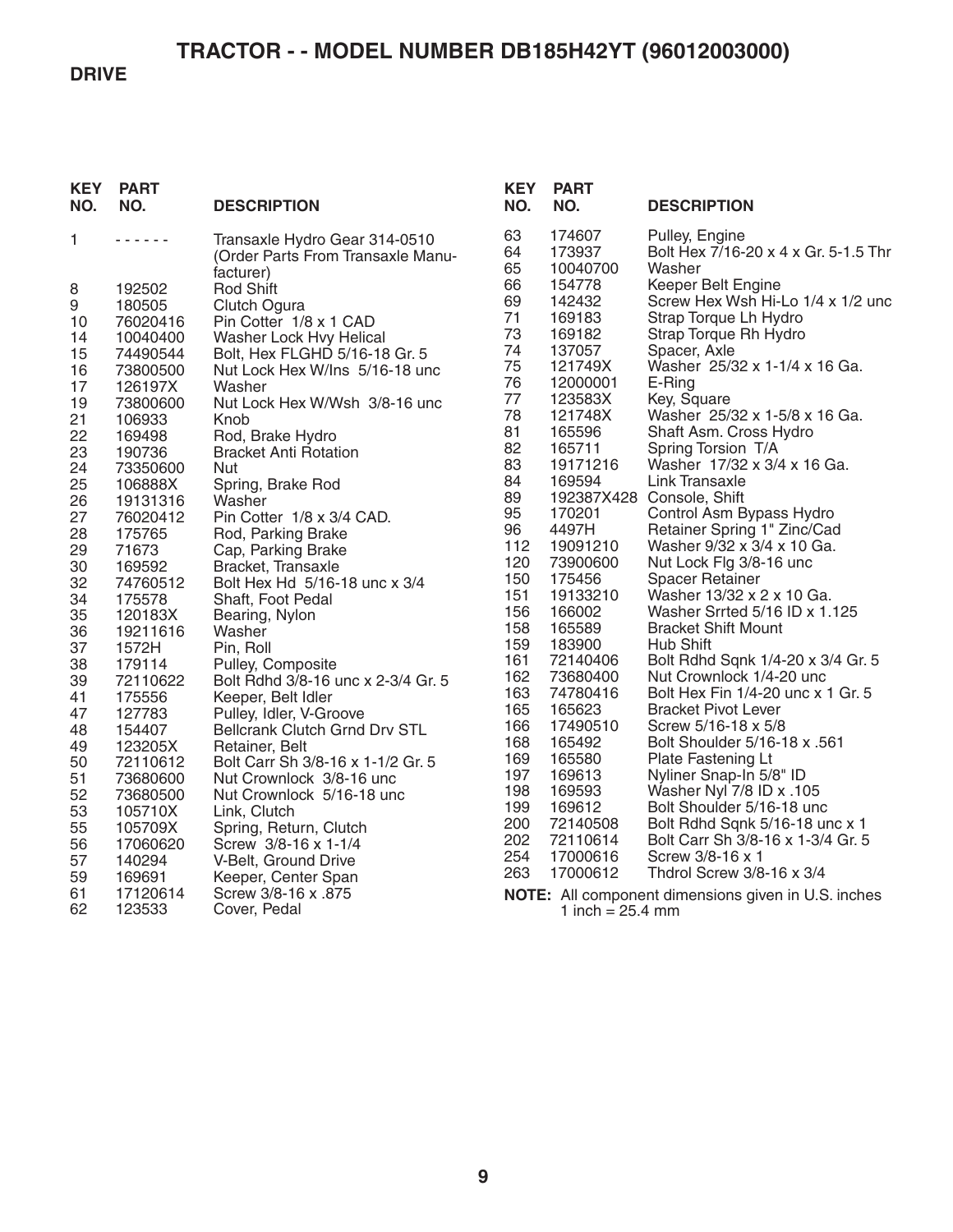### **TRACTOR - - MODEL NUMBER DB185H42YT (96012003000) STEERING ASSEMBLY**



steering\_stealth\_prem\_12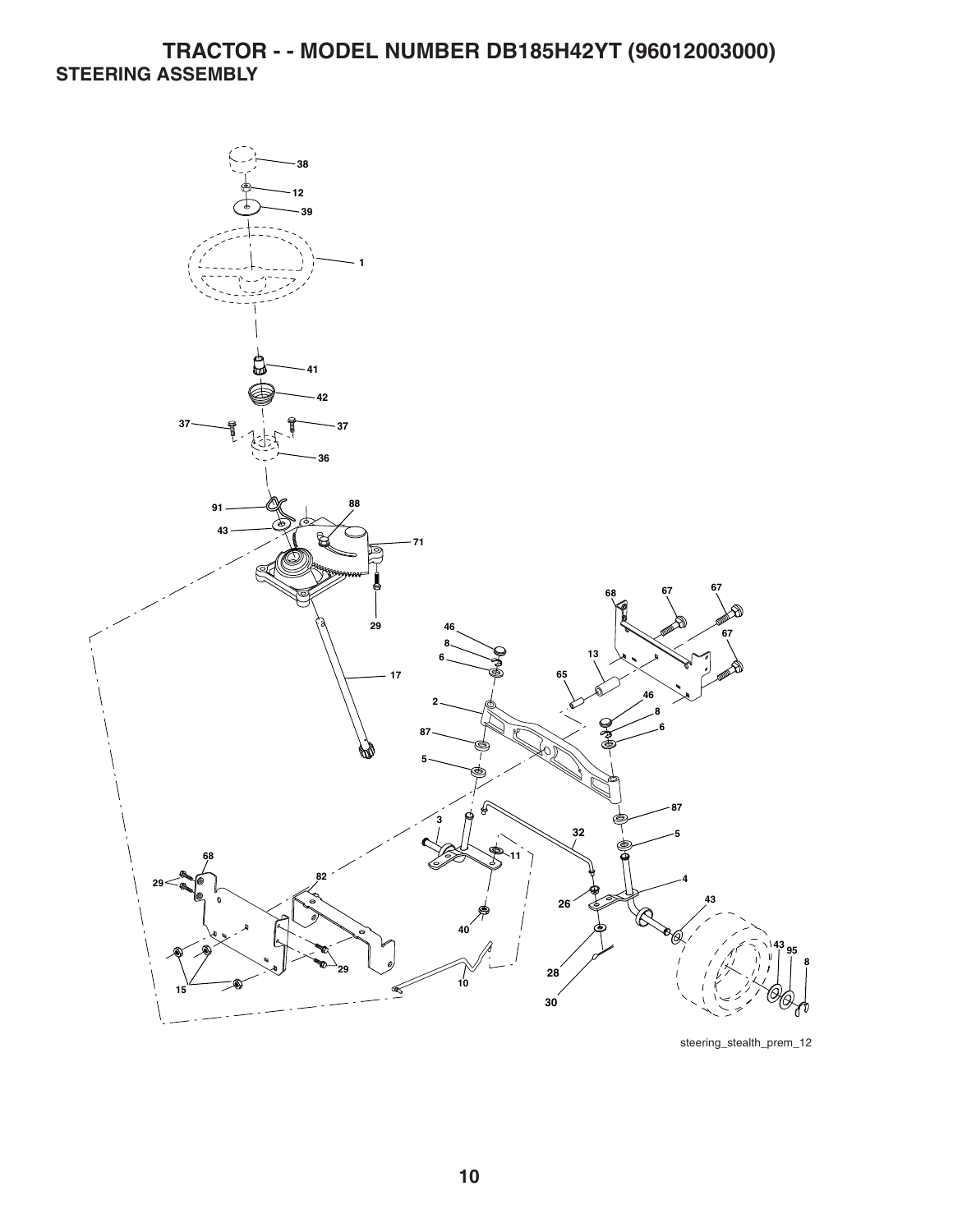**TRACTOR - - MODEL NUMBER DB185H42YT (96012003000) STEERING ASSEMBLY** 

| <b>KEY</b><br>NO.   | <b>PART</b><br>NO.   | <b>DESCRIPTION</b>                                       |
|---------------------|----------------------|----------------------------------------------------------|
| 1                   | 186094X428           | <b>Wheel Steering</b>                                    |
| $\overline{c}$<br>3 | 184706               | Axle Asm Cast Iron LT                                    |
| 4                   | 169840<br>169839     | Spindle Asm LH<br>Spindle Asm RH                         |
| 5                   | 6266H                | <b>Bearing Race Thrust Harden</b>                        |
| 6                   | 121748X              | Washer 25/32 x 1-5/8 x 16 Ga.                            |
| 8                   | 12000029             | Ring Klip #t5304-75                                      |
| 10                  | 175121               | Link Drag                                                |
| 11                  | 10040600             | Washer Lock Hvy Hlcl Spr 3/8                             |
| 12                  | 73940800             | Nut Hex Jam Toplock 1/2-20 unf                           |
| 13                  | 136518               | Spacer Brg Axle Front                                    |
| 15                  | 145212               | Nut Hex Flange Lock                                      |
| 17                  | 177883               | <b>Shaft Asm Steering</b>                                |
| 26                  | 126847X              | <b>Bushing Link Drag</b>                                 |
| 28                  | 19131416             | Washer 13/32 x 7/8 x 16 Ga.                              |
| 29                  | 17000612             | Screw 3/8-16 x .75                                       |
| 30                  | 76020412             | Pin Cotter $1/8 \times 3/4$                              |
| 32                  | 192757               | <b>Rod Tie</b>                                           |
| 36                  | 155105               | <b>Bushing Strg</b>                                      |
| 37                  | 152927               | Screw                                                    |
| 38                  | 186095X428           | Insert Cap Strg Wh<br>Washer 9/16 ID x 2-3/8 OD x 12 Ga. |
| 39<br>40            | 19183812<br>73540600 | Crownlock nut                                            |
| 41                  | 186737               | <b>Adaptor Wheel Strg</b>                                |
| 42                  | 163888X428           | Boot Steering Dash                                       |
| 43                  | 121749X              | Washer 25/32 x 1 1/4 x 16 Ga.                            |
| 46                  | 121232X              | Cap Spindle Fr Top Blk                                   |
| 65                  | 160367               | <b>Spacer Brace Axle</b>                                 |
| 67                  | 72110618             | Bolt RDHD SQNK 3/8-16 x 2 1/4                            |
| 71                  | 175146               | <b>Steering Asm</b>                                      |
| 68                  | 169827               | Axle, Brace                                              |
| 82                  | 169835               | <b>Bracket Susp Chassis Front</b>                        |
| 87                  | 173966               | Washer Flat .781 x 1-1/2 x .14                           |
| 88                  | 175118               | Bolt Shoulder 7/16-20 unc                                |
| 91                  | 175553               | <b>Clip Steering</b>                                     |
| 95                  | 188967               | Washer Harden .739 x 1.637 x 060                         |

| <b>NOTE:</b> All component dimensions given in U.S. inches |  |  |
|------------------------------------------------------------|--|--|
| 1 inch = $25.4 \text{ mm}$                                 |  |  |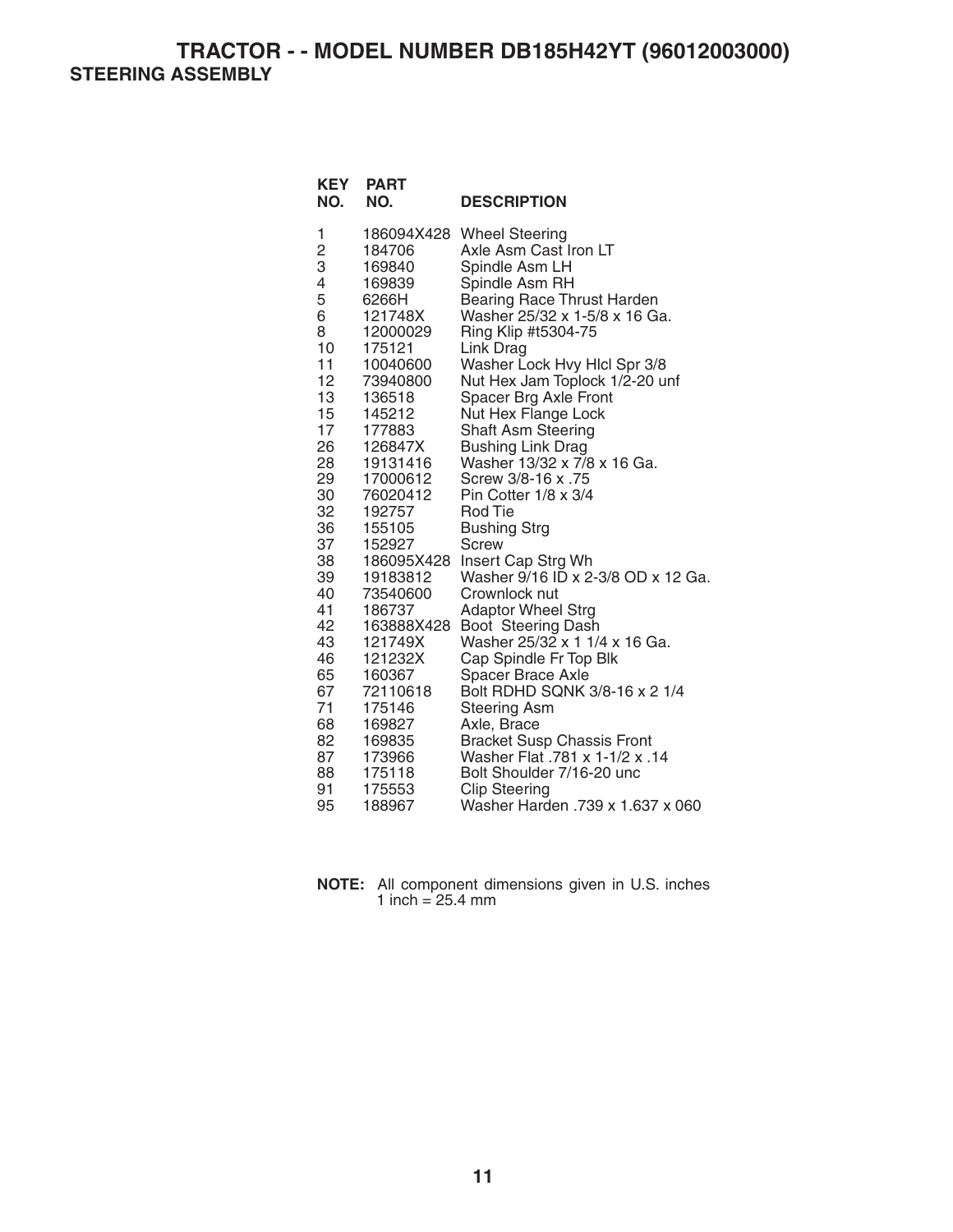**TRACTOR - - MODEL NUMBER DB185H42YT (96012003000) SEAT ASSEMBLY** 



seat\_lt.knob\_2

| <b>KEY</b><br>NO.               | <b>PART</b><br>NO.                                                                                | <b>DESCRIPTION</b>                                                                                                                                                                                                                   | <b>KEY</b><br>NO.                                  | <b>PART</b><br>NO.                                                                               | <b>DESCRIPTION</b>                                                                                                                                                                                                                                     |
|---------------------------------|---------------------------------------------------------------------------------------------------|--------------------------------------------------------------------------------------------------------------------------------------------------------------------------------------------------------------------------------------|----------------------------------------------------|--------------------------------------------------------------------------------------------------|--------------------------------------------------------------------------------------------------------------------------------------------------------------------------------------------------------------------------------------------------------|
| 2<br>3<br>4<br>5<br>6<br>8<br>9 | 188720<br>140551<br>71110616<br>19131610<br>145006<br>73800600<br>124181X<br>17000616<br>19131614 | Seat<br>Bracket Pivot Seat 8 720<br>Bolt Fin Hex 3/8-16 unc x 1<br>Washer 13/32 x 1 x 10 Ga.<br>Clip Push-In<br>Nut Hex w/Ins. 3/8-16 unc<br>Spring Seat Cprsn 2 250 Blk Zi<br>Screw 3/8-16 x 1.5 Smgml<br>Washer 13/32 x 1 x 14 Ga. | 13<br>14<br>15<br>16<br>17<br>18<br>21<br>22<br>24 | 121248X<br>72050412<br>134300<br>121250X<br>123976X<br>124238X<br>171852<br>73800500<br>19171912 | Bushing Snap Blk Nyl 50 ld<br>Bolt Rdhd Sqnk 1/4-20 x 1-1/2<br>Spacer Split 28 x 96<br>Spring Cprsn<br>Nut Lock 1/4 Lge Flg Gr. 5 Zinc<br>Cap Spring Seat<br>Bolt Shoulder 5/16-18 unc<br>Nut Hex Lock W/Ins 5/16-18<br>Washer 17/32 x 1-3/16 x 12 Ga. |
| 10<br>11<br>12                  | 182493<br>166369<br>174648                                                                        | Pan Seat<br><b>Knob Seat</b><br><b>Bracket Mounting Switch</b>                                                                                                                                                                       | 25                                                 | 127018X<br>1 inch = $25.4$ mm                                                                    | Bolt Shoulder 5/16-18 x 62<br>NOTE: All component dimensions given in U.S. inches                                                                                                                                                                      |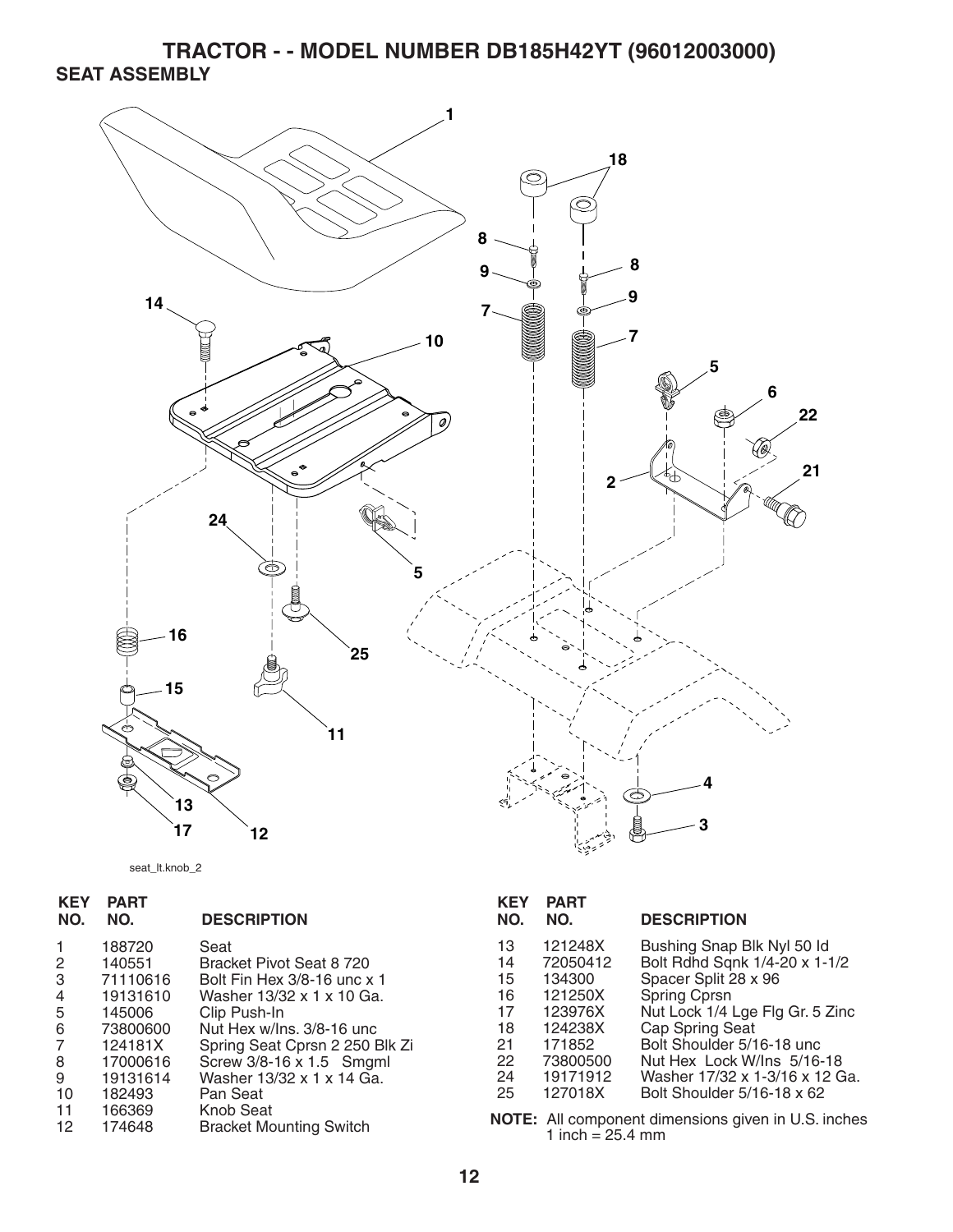#### **ENGINE**



- 33 123487X Clamp, Hose Blk<br>37 8543R Line, Fuel 37 8543R Line, Fuel<br>38 181654 Plug Drain
- 181654 Plug Drain Oil Easy
- 41 139277 Stem Tank Fuel
	- 45 17000612 Screw Hex Wsh Thdrol 3/8-16 x 3/4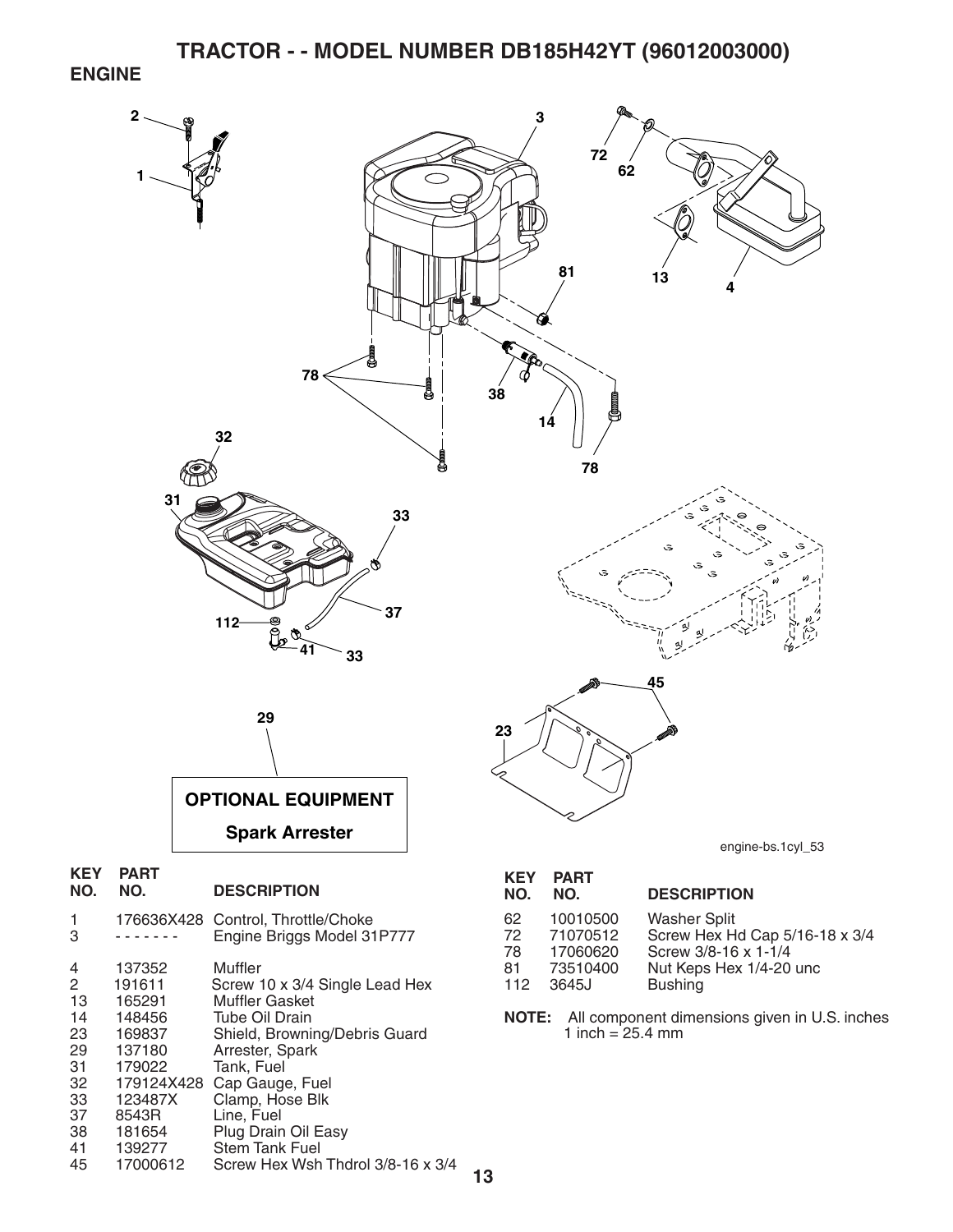**TRACTOR - - MODEL NUMBER DB185H42YT (96012003000) MOWER DECK** 

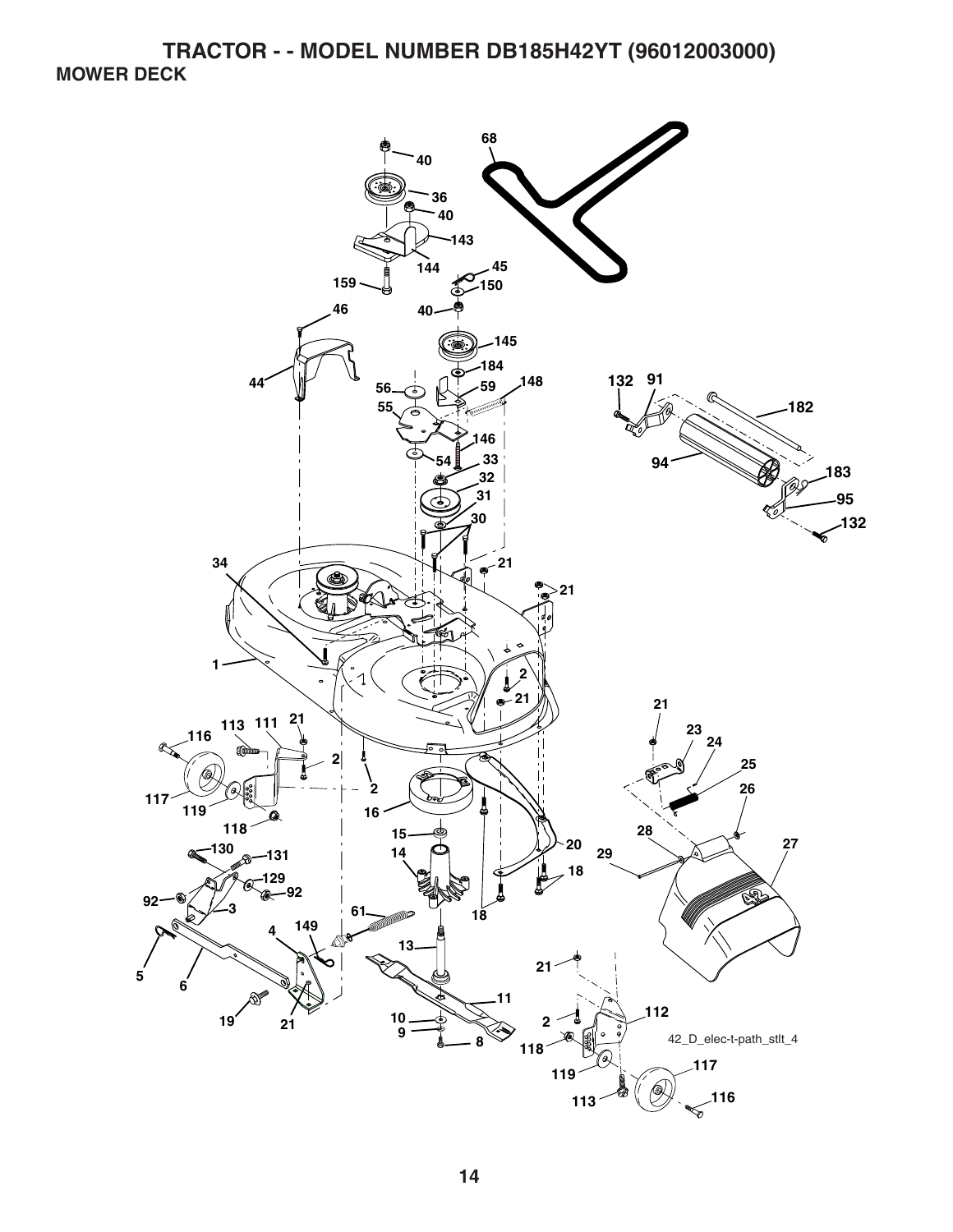## **TRACTOR - - MODEL NUMBER DB185H42YT (96012003000) MOWER DECK**

| <b>KEY</b><br>NO.                                                                                        | <b>PART</b><br>NO.                                                                                                                                                               | <b>DESCRIPTION</b>                                                                                                                                                                                                                                                                                                                                                                                                                                                                                 | <b>KEY</b><br>NO.                                                                                                      | <b>PART</b><br>NO.                                                                                                                                                         | <b>DESCRIPTION</b>                                                                                                                                                                                                                                                                                                                                                                                                                                                                                                                                                |
|----------------------------------------------------------------------------------------------------------|----------------------------------------------------------------------------------------------------------------------------------------------------------------------------------|----------------------------------------------------------------------------------------------------------------------------------------------------------------------------------------------------------------------------------------------------------------------------------------------------------------------------------------------------------------------------------------------------------------------------------------------------------------------------------------------------|------------------------------------------------------------------------------------------------------------------------|----------------------------------------------------------------------------------------------------------------------------------------------------------------------------|-------------------------------------------------------------------------------------------------------------------------------------------------------------------------------------------------------------------------------------------------------------------------------------------------------------------------------------------------------------------------------------------------------------------------------------------------------------------------------------------------------------------------------------------------------------------|
| 1<br>$\overline{\mathbf{c}}$<br>3<br>4<br>5<br>6<br>8<br>9<br>10<br>11<br>$\sim$ $-$                     | 72140506<br>138017<br>165460<br>4939M<br>178024<br>850857<br>10030600<br>140296<br>138971<br>134149                                                                              | 165892X421 Mower Deck Assembly, 42"<br><b>Bolt</b><br>Bracket Asm Fr. Sway Bar 3/42<br>Bracket Asm Deck 42" Sway Bar<br><b>Retainer Spring</b><br><b>Bar Sway Deck</b><br>Bolt 3/8-24 x 1.25 Gr. 8 patched<br>Washer, Lock<br>Washer, Hardened<br>(The following Blades are available)<br>Blade Mower 42" Hi-Lift (for bagging<br>and discharging)<br>Blade, Mulching 42" Std (for mulch-                                                                                                          | 55<br>56<br>59<br>61<br>68<br>91<br>92<br>94<br>95<br>111<br>112<br>113<br>116<br>117                                  | 155046<br>122052X<br>141043<br>174882<br>174883<br>180532<br>73800600<br>132264<br>180533<br>179292<br>179293<br>17000510<br>4898H                                         | Arm, Idler<br>Spacer, Retainer<br><b>Guard TUV Idler</b><br>Spring Ext Elect. Clutch<br>V-Belt, 42" Mower<br><b>Bracket Roller Nose LH</b><br>Nut Lock Hex w/Ins 3/8-16 unc<br><b>Roller Nose</b><br><b>Bracket Roller Nose RH</b><br><b>Bracket Wheel Gauge LH</b><br><b>Bracket Wheel Gauge RH</b><br>Screw 5/16-18<br>Bolt, Shoulder                                                                                                                                                                                                                           |
| $ -$                                                                                                     | 139775                                                                                                                                                                           | ing mowers only)<br>Blade Mulching 42" Premium (For<br>better wear when mulching)                                                                                                                                                                                                                                                                                                                                                                                                                  | 118<br>119                                                                                                             | 188606<br>73930600<br>19121414                                                                                                                                             | Wheel, Gauge<br>Nut Centerlock 3/8-16<br>Washer 3/8 x 7/8 x 14 Ga.                                                                                                                                                                                                                                                                                                                                                                                                                                                                                                |
| 13<br>14<br>15<br>16<br>18<br>19<br>20<br>21<br>23<br>24<br>25<br>26<br>27<br>28<br>29<br>30<br>31<br>32 | 137645<br>128774<br>110485X<br>174493<br>72140505<br>132827<br>159770<br>73680500<br>177563<br>105304X<br>123713X<br>110452X<br>19111016<br>131491<br>173984<br>187690<br>173436 | Shaft Assembly, Mandrel, Vented<br>Housing, Mandrel, Vented<br>Bearing, Ball, Mandrel<br>Stripper, Mandrel Deck<br>Bolt, Carriage 5/16-18 x 5/8<br>Bolt, Shoulder<br>Baffle, Vortex<br>Nut<br>Bracket, Deflector Mower 42"<br>Cap, Sleeve 80 x 112 Blk Mower<br>Spring, Torsion, Deflector 2 52<br>Nut, Push Phos & Oil<br>130968X428 Shield, Deflector 42" Blk<br>Washer 11/32 x 5/8 x 16 Ga.<br>Rod, Hinge 42" 6 75 W/G<br><b>Screw Thdrol</b><br>Washer, Spacer Mower Vented<br>Pulley, Mandrel | 129<br>130<br>131<br>132<br>143<br>144<br>145<br>146<br>148<br>149<br>150<br>159<br>182<br>183<br>184<br>$\sim$ $\sim$ | 19131312<br>74780616<br>72140608<br>17000612<br>157109<br>173441<br>173437<br>173443<br>169022<br>165898<br>19091210<br>72140614<br>179126<br>163552<br>19131410<br>130794 | Washer 13/32 x 13/16 x 12 Ga.<br>Bolt Fin HEx 3/8-16 unc x 1 Gr. 5<br>Bolt RDHD SQNK 3/8-16 unc x 1<br>Screw Hexwsh Thdr 3/8-16 x 3/4<br>Bracket Arm Idler 42"<br>Keeper Belt 42" Clutch Cable<br>Pulley Idler Flat<br><b>Bolt Carriage Idler</b><br>Spring Return Idler<br><b>Retainer Spring Yellow</b><br>Washer 9/32 x 3/4 x 10 Ga.<br>Bolt Rdhd Sqn 3/8-16 unc x 1-3/4<br><b>Rod Roller Nose</b><br><b>Retainer Spring</b><br>Washer 13/32 x 7/8 x 10 Ga.<br>Mandrel Assembly (Includes Hous-<br>ing Shaft and Shaft Hardware Only<br>- Pulley Not Included) |
| 33<br>34<br>36<br>40<br>44<br>45                                                                         | 178342<br>72110612<br>173438<br>73900600<br>140088<br>4497H                                                                                                                      | Nut, Toplock<br>Bolt Carr SH 3/8-16 x 1-1/2 Gr.5<br>Pulley, Idler, Flat<br>Nut Lock 3/8-16<br>Guard, Mandrel, LH<br>Retainer                                                                                                                                                                                                                                                                                                                                                                       | $\sim$                                                                                                                 | 176207                                                                                                                                                                     | Replacement Mower, Complete<br>(Std. deck Order separately muk-<br>Icher cover, and gauge wheel<br>componants Key Nos. 101-106 and<br>$116-119$                                                                                                                                                                                                                                                                                                                                                                                                                   |
| 46<br>54                                                                                                 | 137729<br>178515                                                                                                                                                                 | Screw, Thdrol 1/4-20 x 5/8 T<br>Washer, Hardened                                                                                                                                                                                                                                                                                                                                                                                                                                                   |                                                                                                                        | 1 inch = $25.4$ mm                                                                                                                                                         | NOTE: All component dimensions given in U.S. inches                                                                                                                                                                                                                                                                                                                                                                                                                                                                                                               |